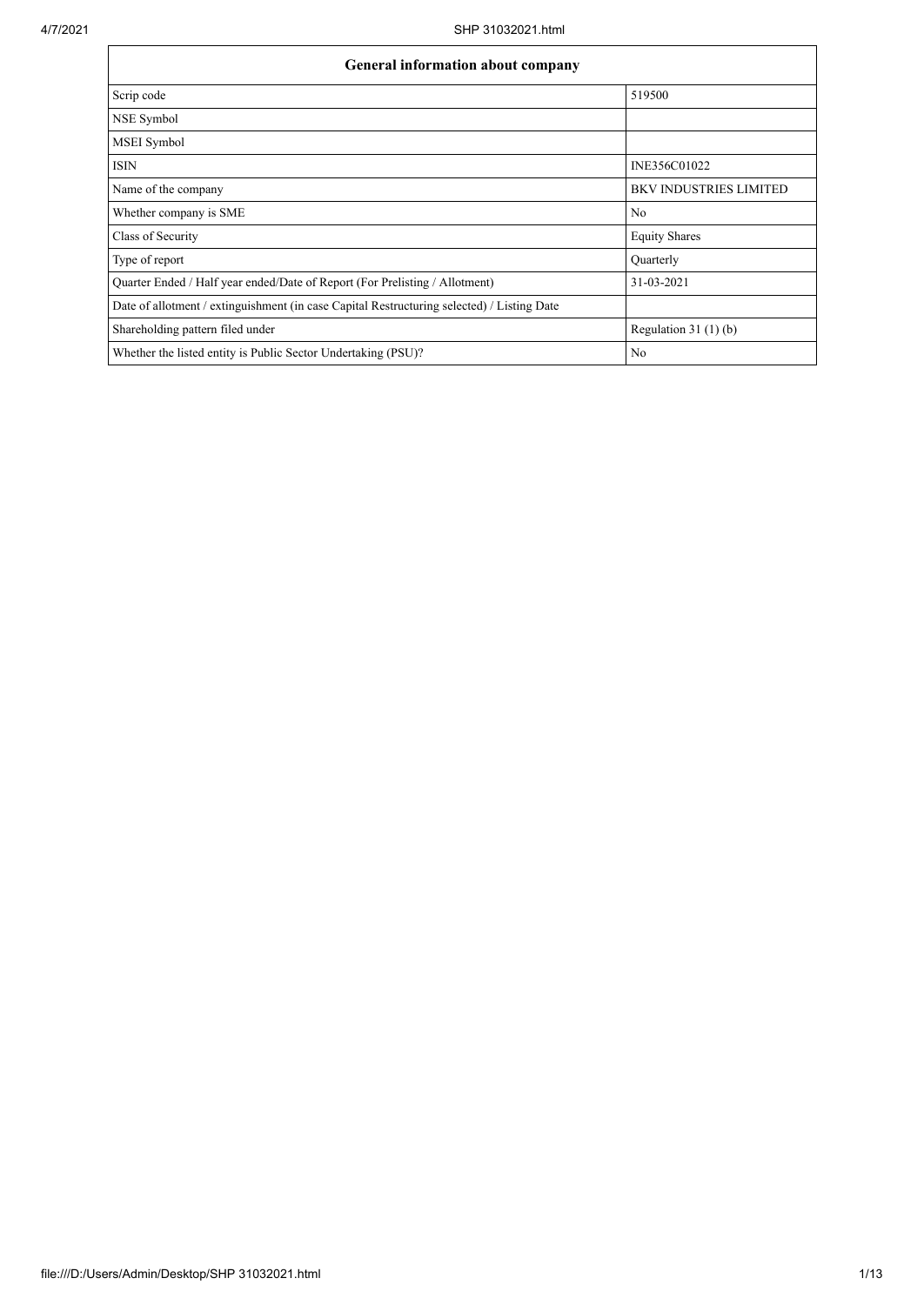|                | <b>Declaration</b>                                                                          |                |                                |                       |                             |  |  |  |  |  |
|----------------|---------------------------------------------------------------------------------------------|----------------|--------------------------------|-----------------------|-----------------------------|--|--|--|--|--|
| Sr.<br>No.     | Particular                                                                                  | Yes/No         | Promoter and<br>Promoter Group | Public<br>shareholder | Non Promoter-<br>Non Public |  |  |  |  |  |
| $\mathbf{1}$   | Whether the Listed Entity has issued any partly paid up shares?                             | N <sub>o</sub> | No                             | N <sub>0</sub>        | N <sub>o</sub>              |  |  |  |  |  |
| 2              | Whether the Listed Entity has issued any Convertible Securities<br>$\overline{\phantom{a}}$ | N <sub>o</sub> | No                             | N <sub>0</sub>        | No                          |  |  |  |  |  |
| $\overline{3}$ | Whether the Listed Entity has issued any Warrants?                                          | N <sub>0</sub> | N <sub>0</sub>                 | N <sub>0</sub>        | No                          |  |  |  |  |  |
| $\overline{4}$ | Whether the Listed Entity has any shares against which<br>depository receipts are issued?   | N <sub>0</sub> | No                             | N <sub>0</sub>        | N <sub>0</sub>              |  |  |  |  |  |
| 5              | Whether the Listed Entity has any shares in locked-in?                                      | N <sub>o</sub> | No                             | No                    | N <sub>o</sub>              |  |  |  |  |  |
| 6              | Whether any shares held by promoters are pledge or otherwise<br>encumbered?                 | No             | No                             |                       |                             |  |  |  |  |  |
| $\overline{7}$ | Whether company has equity shares with differential voting<br>rights?                       | N <sub>o</sub> | No                             | No                    | No                          |  |  |  |  |  |
| 8              | Whether the listed entity has any significant beneficial owner?                             | N <sub>o</sub> |                                |                       |                             |  |  |  |  |  |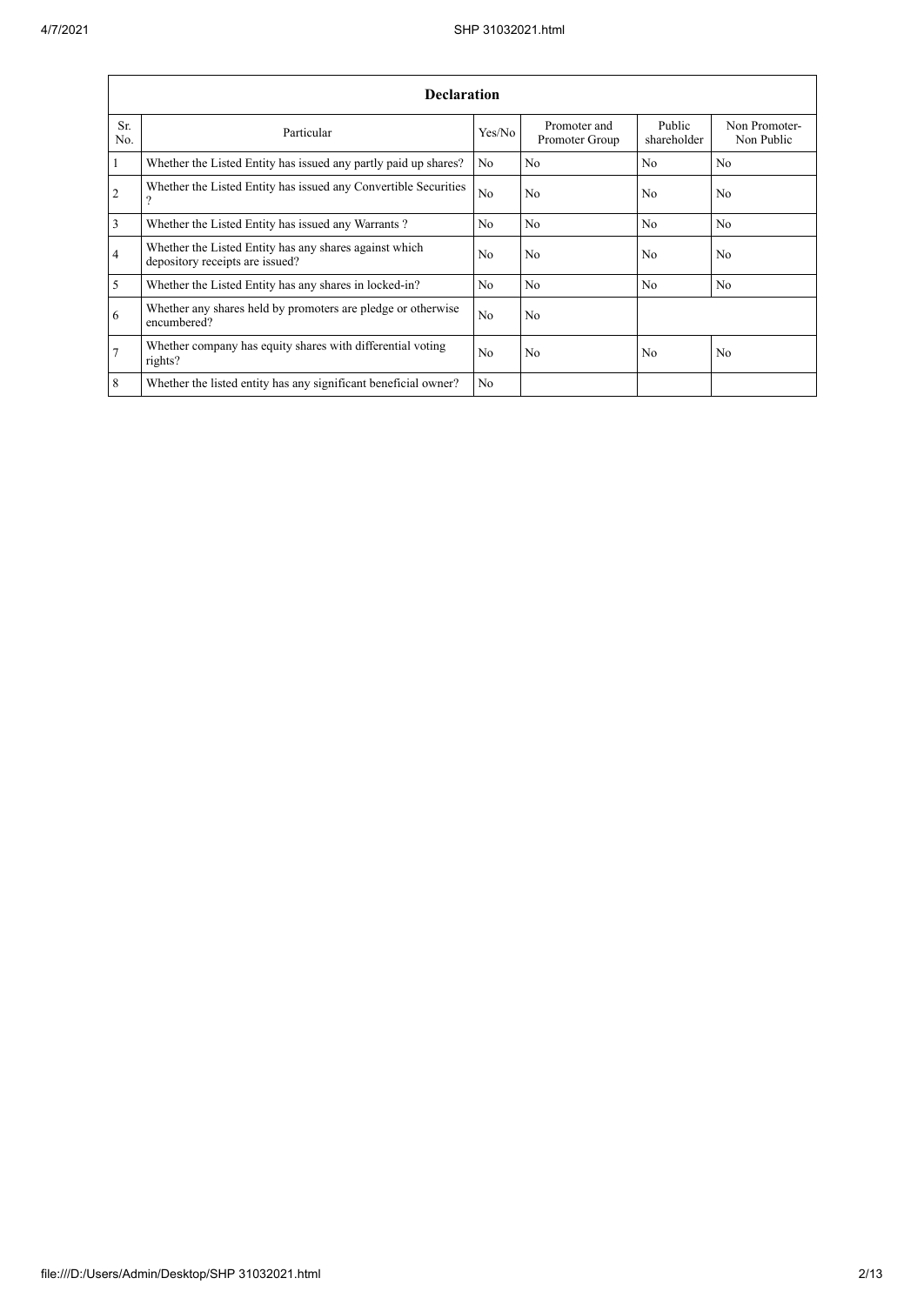$\mathsf{L}$ 

|                 | <b>Table I - Summary Statement holding of specified securities</b> |              |                      |                             |                          |                              |                                        |                                                                  |               |          |                     |
|-----------------|--------------------------------------------------------------------|--------------|----------------------|-----------------------------|--------------------------|------------------------------|----------------------------------------|------------------------------------------------------------------|---------------|----------|---------------------|
| Category        |                                                                    | Nos. Of      | No. of<br>fully paid | No. Of<br>Partly<br>paid-up | No. Of<br>shares         | Total nos.<br>shares         | Shareholding as a<br>% of total no. of | Number of Voting Rights held in each<br>class of securities (IX) |               |          |                     |
| Category<br>(1) | of<br>shareholder                                                  | shareholders | up equity            | equity                      | underlying<br>Depository | held (VII)                   | shares (calculated<br>as per SCRR,     | No of Voting (XIV) Rights                                        |               |          | Total as a          |
|                 | (II)                                                               | (III)        | shares<br>held (IV)  | shares<br>held<br>(V)       | Receipts<br>(VI)         | $= (IV) +$<br>$(V)$ + $(VI)$ | 1957) (VIII) As a<br>% of $(A+B+C2)$   | Class eg:<br>X                                                   | Class<br>eg:y | Total    | $%$ of<br>$(A+B+C)$ |
| (A)             | Promoter<br>&<br>Promoter<br>Group                                 | 10           | 10815784             |                             |                          | 10815784                     | 70.01                                  | 10815784                                                         |               | 10815784 | 70.01               |
| (B)             | Public                                                             | 13125        | 4632800              |                             |                          | 4632800                      | 29.99                                  | 4632800                                                          |               | 4632800  | 29.99               |
| (C)             | Non<br>Promoter-<br>Non Public                                     |              |                      |                             |                          |                              |                                        |                                                                  |               |          |                     |
| (C1)            | <b>Shares</b><br>underlying<br><b>DRs</b>                          |              |                      |                             |                          |                              |                                        |                                                                  |               |          |                     |
| (C2)            | Shares held<br>by<br>Employee<br><b>Trusts</b>                     |              |                      |                             |                          |                              |                                        |                                                                  |               |          |                     |
|                 | Total                                                              | 13135        | 15448584             |                             |                          | 15448584                     | 100                                    | 15448584                                                         |               | 15448584 | 100                 |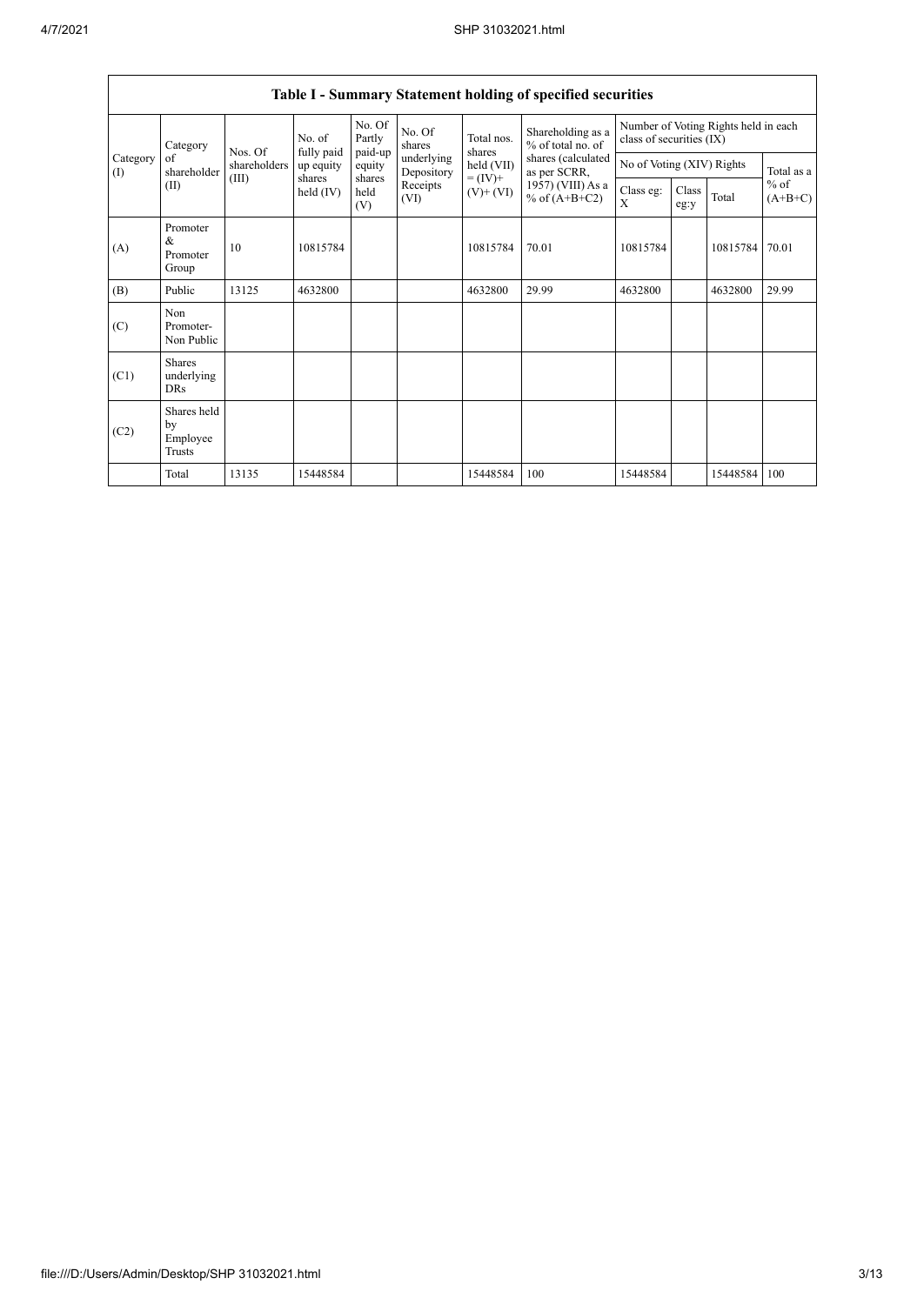| Table I - Summary Statement holding of specified securities |                                                                                                                                                                  |                         |                                                  |                                                                                            |                                                                                    |                                                  |            |                                                                               |                                |                                       |
|-------------------------------------------------------------|------------------------------------------------------------------------------------------------------------------------------------------------------------------|-------------------------|--------------------------------------------------|--------------------------------------------------------------------------------------------|------------------------------------------------------------------------------------|--------------------------------------------------|------------|-------------------------------------------------------------------------------|--------------------------------|---------------------------------------|
| Category<br>$($ I)                                          | No. Of<br>No. of<br>Shares<br>Category<br><b>Shares</b><br>Underlying<br>of<br>Outstanding<br>shareholder<br>convertible<br>(II)<br>securities<br>$(X_i)$<br>(X) |                         | Underlying                                       | No. Of Shares<br>Underlying<br>Outstanding<br>convertible                                  | Shareholding, as a %<br>assuming full<br>conversion of<br>convertible securities ( | Number of<br>Locked in<br>shares (XII)           |            | Number of<br><b>Shares</b><br>pledged or<br>otherwise<br>encumbered<br>(XIII) |                                | Number of<br>equity shares<br>held in |
|                                                             |                                                                                                                                                                  | Outstanding<br>Warrants | securities and<br>No. Of<br>Warrants (Xi)<br>(a) | as a percentage of<br>diluted share capital)<br>$(XI) = (VII)+(X) As a %$<br>of $(A+B+C2)$ | No.<br>(a)                                                                         | As a<br>$%$ of<br>total<br>Shares<br>held<br>(b) | No.<br>(a) | As a<br>$%$ of<br>total<br><b>Shares</b><br>held<br>(b)                       | dematerialized<br>form $(XIV)$ |                                       |
| (A)                                                         | Promoter<br>&<br>Promoter<br>Group                                                                                                                               |                         |                                                  |                                                                                            | 70.01                                                                              |                                                  |            |                                                                               |                                | 10815784                              |
| (B)                                                         | Public                                                                                                                                                           |                         |                                                  |                                                                                            | 29.99                                                                              |                                                  |            |                                                                               |                                | 1861500                               |
| (C)                                                         | Non<br>Promoter-<br>Non Public                                                                                                                                   |                         |                                                  |                                                                                            |                                                                                    |                                                  |            |                                                                               |                                |                                       |
| (C1)                                                        | <b>Shares</b><br>underlying<br><b>DRs</b>                                                                                                                        |                         |                                                  |                                                                                            |                                                                                    |                                                  |            |                                                                               |                                |                                       |
| (C2)                                                        | Shares held<br>by<br>Employee<br>Trusts                                                                                                                          |                         |                                                  |                                                                                            |                                                                                    |                                                  |            |                                                                               |                                |                                       |
|                                                             | Total                                                                                                                                                            |                         |                                                  |                                                                                            | 100                                                                                |                                                  |            |                                                                               |                                | 12677284                              |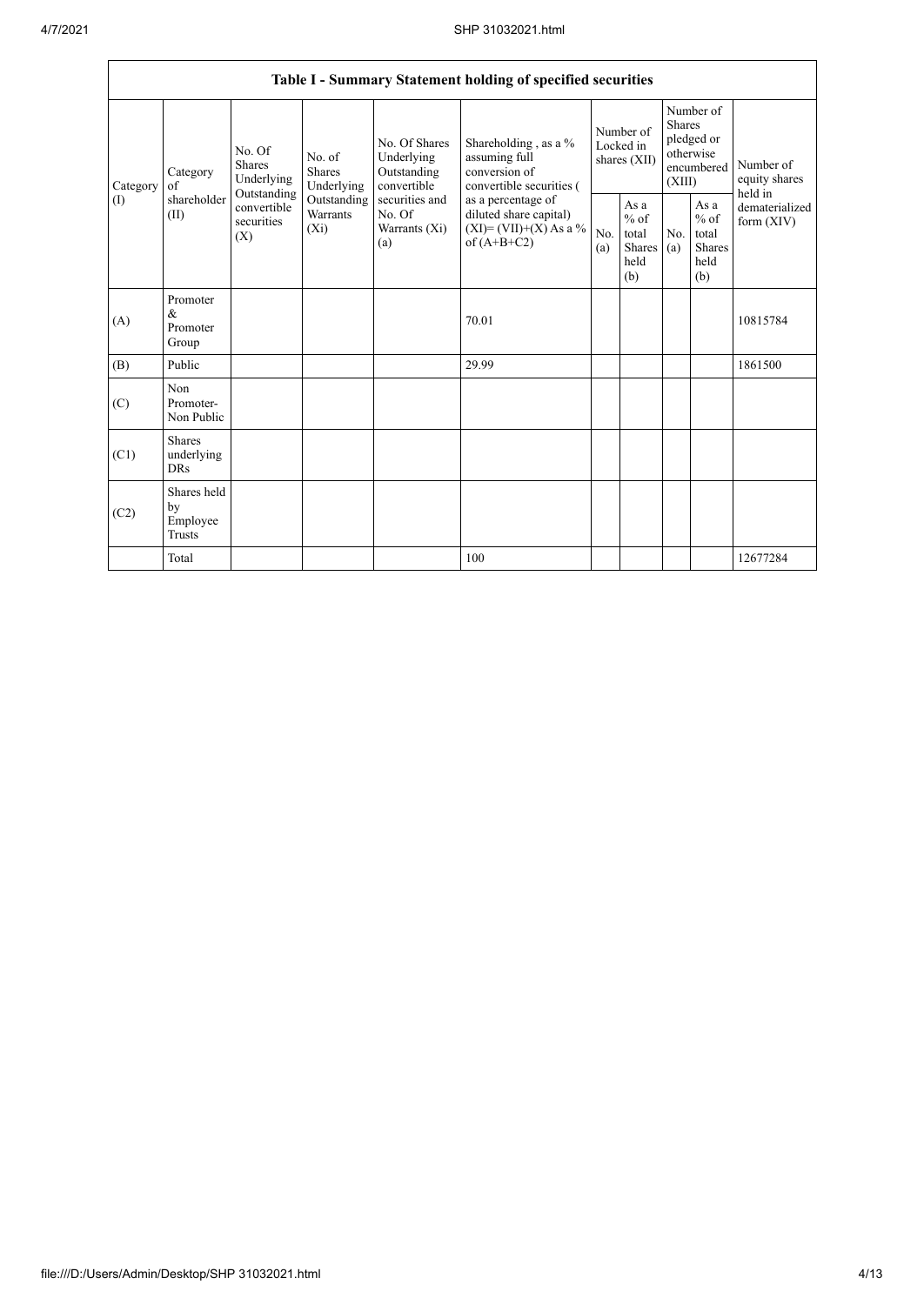$\mathsf{r}$ 

|                                                                                                | Table II - Statement showing shareholding pattern of the Promoter and Promoter Group                    |                                                                              |                                   |                                 |                                    |                             |                                                      |                           |               |                                      |                           |
|------------------------------------------------------------------------------------------------|---------------------------------------------------------------------------------------------------------|------------------------------------------------------------------------------|-----------------------------------|---------------------------------|------------------------------------|-----------------------------|------------------------------------------------------|---------------------------|---------------|--------------------------------------|---------------------------|
|                                                                                                |                                                                                                         |                                                                              | No. of                            | No.<br>Of<br>Partly             | No. Of                             | Total nos.                  | Shareholding<br>as a % of<br>total no. of            | class of securities (IX)  |               | Number of Voting Rights held in each |                           |
| Sr.                                                                                            | Category &<br>Name of the                                                                               | Nos. Of<br>shareholders                                                      | fully paid<br>up equity<br>shares | paid-<br>up                     | shares<br>underlying<br>Depository | shares<br>held<br>$(VII) =$ | shares<br>(calculated as                             | No of Voting (XIV) Rights |               |                                      | Total<br>as a $%$<br>of   |
|                                                                                                | Shareholders (I)                                                                                        | (III)                                                                        | held (IV)                         | equity<br>shares<br>held<br>(V) | Receipts<br>(VI)                   | $(IV)^+$<br>$(V)+(VI)$      | per SCRR,<br>1957) (VIII)<br>As a % of<br>$(A+B+C2)$ | Class eg:<br>X            | Class<br>eg:y | Total                                | Total<br>Voting<br>rights |
| $\boldsymbol{\mathsf{A}}$                                                                      | Table II - Statement showing shareholding pattern of the Promoter and Promoter Group                    |                                                                              |                                   |                                 |                                    |                             |                                                      |                           |               |                                      |                           |
| (1)                                                                                            | Indian                                                                                                  |                                                                              |                                   |                                 |                                    |                             |                                                      |                           |               |                                      |                           |
| (a)                                                                                            | Individuals/Hindu<br>undivided Family                                                                   | 10                                                                           | 10815784                          |                                 |                                    | 10815784                    | 70.01                                                | 10815784                  |               | 10815784                             | 70.01                     |
| Sub-Total<br>(A)(1)                                                                            |                                                                                                         | 10                                                                           | 10815784                          |                                 |                                    | 10815784                    | 70.01                                                | 10815784                  |               | 10815784                             | 70.01                     |
| (2)                                                                                            | Foreign                                                                                                 |                                                                              |                                   |                                 |                                    |                             |                                                      |                           |               |                                      |                           |
| Total<br>Shareholding<br>of Promoter<br>and<br>Promoter<br>Group $(A)=$<br>$(A)(1)+(A)$<br>(2) |                                                                                                         | 10                                                                           | 10815784                          |                                 |                                    | 10815784                    | 70.01                                                | 10815784                  |               | 10815784                             | 70.01                     |
| $\, {\bf B}$                                                                                   |                                                                                                         | Table III - Statement showing shareholding pattern of the Public shareholder |                                   |                                 |                                    |                             |                                                      |                           |               |                                      |                           |
| (1)                                                                                            | Institutions                                                                                            |                                                                              |                                   |                                 |                                    |                             |                                                      |                           |               |                                      |                           |
| (a)                                                                                            | Mutual Funds                                                                                            | $\mathfrak{2}$                                                               | 41900                             |                                 |                                    | 41900                       | 0.27                                                 | 41900                     |               | 41900                                | 0.27                      |
| (f)                                                                                            | Financial<br>Institutions/<br><b>Banks</b>                                                              | 1                                                                            | 5000                              |                                 |                                    | 5000                        | 0.03                                                 | 5000                      |               | 5000                                 | 0.03                      |
| (i)                                                                                            | Any Other<br>(specify)                                                                                  | 1                                                                            | 19400                             |                                 |                                    | 19400                       | 0.13                                                 | 19400                     |               | 19400                                | 0.13                      |
| Sub-Total<br>(B)(1)                                                                            |                                                                                                         | 4                                                                            | 66300                             |                                 |                                    | 66300                       | 0.43                                                 | 66300                     |               | 66300                                | 0.43                      |
| (3)                                                                                            | Non-institutions                                                                                        |                                                                              |                                   |                                 |                                    |                             |                                                      |                           |               |                                      |                           |
| (a(i))                                                                                         | Individuals -<br>i.Individual<br>shareholders<br>holding nominal<br>share capital up<br>to Rs. 2 lakhs. | 12943                                                                        | 3797214                           |                                 |                                    | 3797214                     | 24.58                                                | 3797214                   |               | 3797214                              | 24.58                     |
| (e)                                                                                            | Any Other<br>(specify)                                                                                  | 178                                                                          | 769286                            |                                 |                                    | 769286                      | 4.98                                                 | 769286                    |               | 769286                               | 4.98                      |
| Sub-Total<br>(B)(3)                                                                            |                                                                                                         | 13121                                                                        | 4566500                           |                                 |                                    | 4566500                     | 29.56                                                | 4566500                   |               | 4566500                              | 29.56                     |
| <b>Total Public</b><br>Shareholding<br>$(B)=(B)(1)+$<br>$(B)(2)+(B)$<br>(3)                    |                                                                                                         | 13125                                                                        | 4632800                           |                                 |                                    | 4632800                     | 29.99                                                | 4632800                   |               | 4632800                              | 29.99                     |
| $\overline{C}$                                                                                 | Table IV - Statement showing shareholding pattern of the Non Promoter- Non Public shareholder           |                                                                              |                                   |                                 |                                    |                             |                                                      |                           |               |                                      |                           |
| Total (<br>$\mathrm{A} \text{+} \mathrm{B} \text{+} \mathrm{C2}$ )                             |                                                                                                         | 13135                                                                        | 15448584                          |                                 |                                    | 15448584                    | 100                                                  | 15448584                  |               | 15448584                             | 100                       |
| Total<br>$(A+B+C)$                                                                             |                                                                                                         | 13135                                                                        | 15448584                          |                                 |                                    | 15448584                    | 100                                                  | 15448584                  |               | 15448584                             | 100                       |

 $\overline{\phantom{a}}$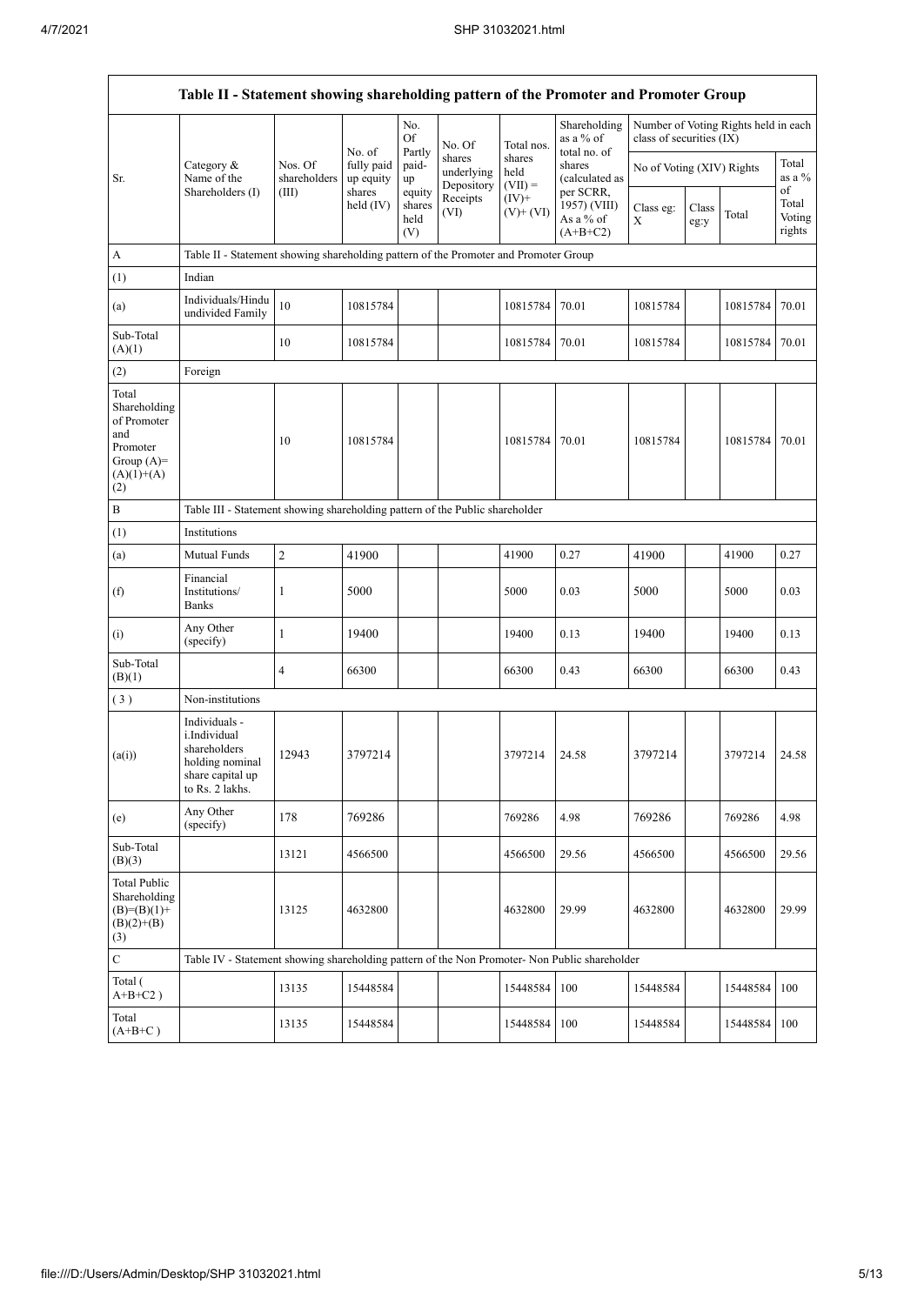|                                                                                         | Table II - Statement showing shareholding pattern of the Promoter and Promoter Group                                                                                    |                                                                                                                |                                                                                     |                                                                                               |                                                             |                                                                               |                                                  |                                       |                  |  |  |
|-----------------------------------------------------------------------------------------|-------------------------------------------------------------------------------------------------------------------------------------------------------------------------|----------------------------------------------------------------------------------------------------------------|-------------------------------------------------------------------------------------|-----------------------------------------------------------------------------------------------|-------------------------------------------------------------|-------------------------------------------------------------------------------|--------------------------------------------------|---------------------------------------|------------------|--|--|
| Sr.                                                                                     | No. Of<br>No. of<br><b>Shares</b><br><b>Shares</b><br>Underlying<br>Underlying<br>Outstanding<br>Outstanding<br>convertible<br>Warrants<br>securities<br>$(X_i)$<br>(X) | No. Of Shares<br>Underlying<br>Outstanding<br>convertible<br>securities and<br>No. Of Warrants<br>$(Xi)$ $(a)$ | Shareholding, as a %<br>assuming full conversion of<br>convertible securities (as a | Number of<br>Locked in<br>shares (XII)                                                        |                                                             | Number of<br><b>Shares</b><br>pledged or<br>otherwise<br>encumbered<br>(XIII) |                                                  | Number of<br>equity shares<br>held in |                  |  |  |
|                                                                                         |                                                                                                                                                                         |                                                                                                                | percentage of diluted share<br>capital) $(XI) = (VII)+(X) As$<br>a % of $(A+B+C2)$  |                                                                                               | As $\mathbf{a}$<br>$%$ of<br>total<br>Shares<br>held<br>(b) | No.<br>(a)                                                                    | As a<br>$%$ of<br>total<br>Shares<br>held<br>(b) | dematerialized<br>form $(XIV)$        |                  |  |  |
| $\boldsymbol{A}$                                                                        |                                                                                                                                                                         |                                                                                                                |                                                                                     | Table II - Statement showing shareholding pattern of the Promoter and Promoter Group          |                                                             |                                                                               |                                                  |                                       |                  |  |  |
| (1)                                                                                     | Indian                                                                                                                                                                  |                                                                                                                |                                                                                     |                                                                                               |                                                             |                                                                               |                                                  |                                       |                  |  |  |
| (a)                                                                                     |                                                                                                                                                                         |                                                                                                                |                                                                                     | 70.01                                                                                         |                                                             |                                                                               |                                                  |                                       | 10815784         |  |  |
| Sub-Total (A)<br>(1)                                                                    |                                                                                                                                                                         |                                                                                                                |                                                                                     | 70.01                                                                                         |                                                             |                                                                               |                                                  |                                       | 10815784         |  |  |
| (2)                                                                                     | Foreign                                                                                                                                                                 |                                                                                                                |                                                                                     |                                                                                               |                                                             |                                                                               |                                                  |                                       |                  |  |  |
| Total<br>Shareholding<br>of Promoter<br>and Promoter<br>Group $(A)=$<br>$(A)(1)+(A)(2)$ |                                                                                                                                                                         |                                                                                                                |                                                                                     | 70.01                                                                                         |                                                             |                                                                               |                                                  |                                       | 10815784         |  |  |
| $\, {\bf B}$                                                                            |                                                                                                                                                                         |                                                                                                                |                                                                                     | Table III - Statement showing shareholding pattern of the Public shareholder                  |                                                             |                                                                               |                                                  |                                       |                  |  |  |
| (1)                                                                                     | Institutions                                                                                                                                                            |                                                                                                                |                                                                                     |                                                                                               |                                                             |                                                                               |                                                  |                                       |                  |  |  |
| (a)                                                                                     |                                                                                                                                                                         |                                                                                                                |                                                                                     | 0.27                                                                                          |                                                             |                                                                               |                                                  |                                       | $\boldsymbol{0}$ |  |  |
| (f)                                                                                     |                                                                                                                                                                         |                                                                                                                |                                                                                     | 0.03                                                                                          |                                                             |                                                                               |                                                  |                                       | $\mathbf{0}$     |  |  |
| (i)                                                                                     |                                                                                                                                                                         |                                                                                                                |                                                                                     | 0.13                                                                                          |                                                             |                                                                               |                                                  |                                       | $\boldsymbol{0}$ |  |  |
| Sub-Total (B)<br>(1)                                                                    |                                                                                                                                                                         |                                                                                                                |                                                                                     | 0.43                                                                                          |                                                             |                                                                               |                                                  |                                       | $\boldsymbol{0}$ |  |  |
| (3)                                                                                     | Non-institutions                                                                                                                                                        |                                                                                                                |                                                                                     |                                                                                               |                                                             |                                                                               |                                                  |                                       |                  |  |  |
| (a(i))                                                                                  |                                                                                                                                                                         |                                                                                                                |                                                                                     | 24.58                                                                                         |                                                             |                                                                               |                                                  |                                       | 1752814          |  |  |
| (e)                                                                                     |                                                                                                                                                                         |                                                                                                                |                                                                                     | 4.98                                                                                          |                                                             |                                                                               |                                                  |                                       | 108686           |  |  |
| Sub-Total (B)<br>(3)                                                                    |                                                                                                                                                                         |                                                                                                                |                                                                                     | 29.56                                                                                         |                                                             |                                                                               |                                                  |                                       | 1861500          |  |  |
| <b>Total Public</b><br>Shareholding<br>$(B)= (B)(1) +$<br>$(B)(2)+(B)(3)$               |                                                                                                                                                                         |                                                                                                                |                                                                                     | 29.99                                                                                         |                                                             |                                                                               |                                                  |                                       | 1861500          |  |  |
| $\mathbf C$                                                                             |                                                                                                                                                                         |                                                                                                                |                                                                                     | Table IV - Statement showing shareholding pattern of the Non Promoter- Non Public shareholder |                                                             |                                                                               |                                                  |                                       |                  |  |  |
| Total (<br>$A+B+C2$ )                                                                   |                                                                                                                                                                         |                                                                                                                |                                                                                     | 100                                                                                           |                                                             |                                                                               |                                                  |                                       | 12677284         |  |  |
| Total (A+B+C                                                                            |                                                                                                                                                                         |                                                                                                                |                                                                                     | 100                                                                                           |                                                             |                                                                               |                                                  |                                       | 12677284         |  |  |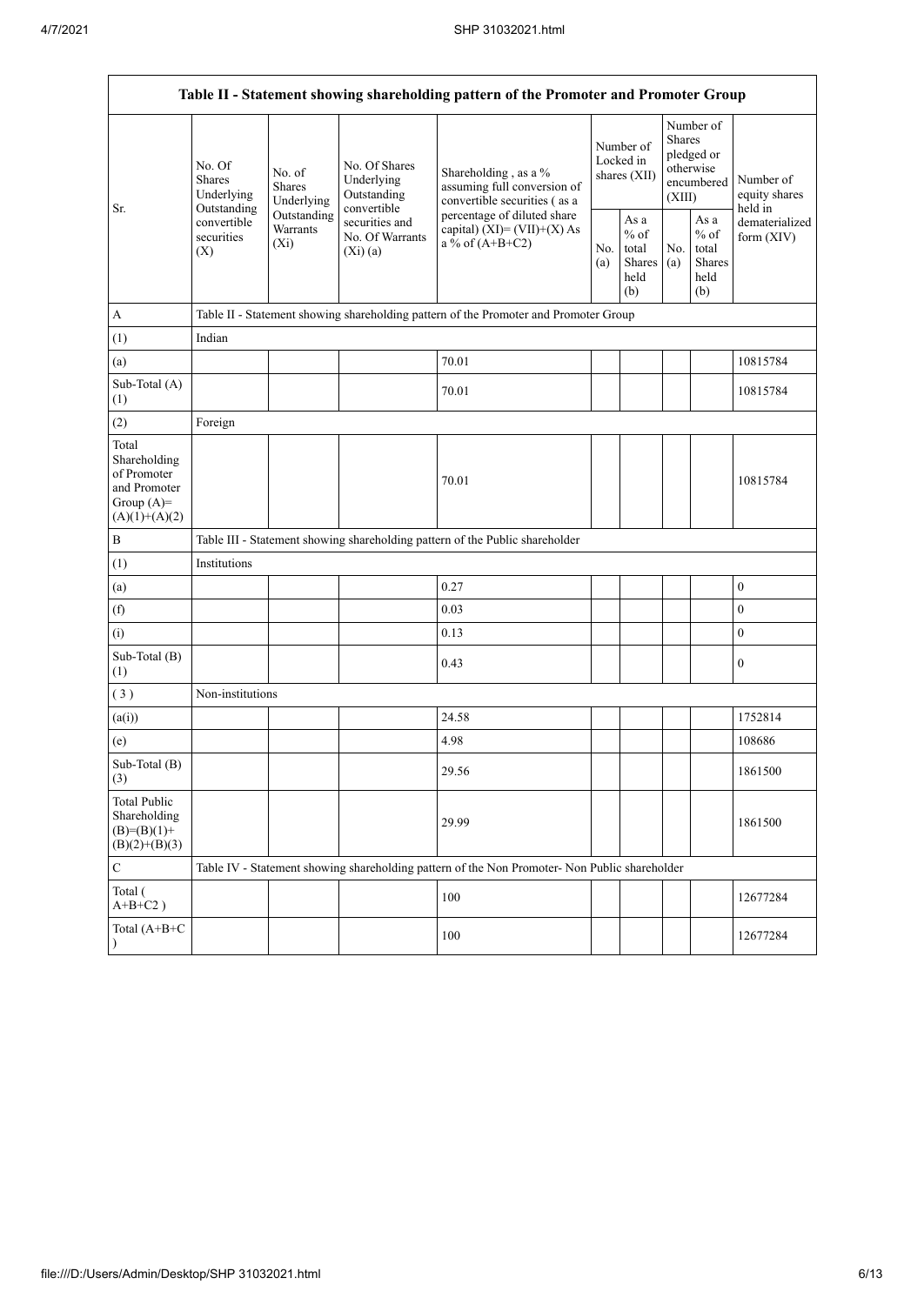|                                                                                                                                                                                                   | Individuals/Hindu undivided Family                            |                                                  |                                                   |                                   |                                     |                                      |                               |  |  |  |  |
|---------------------------------------------------------------------------------------------------------------------------------------------------------------------------------------------------|---------------------------------------------------------------|--------------------------------------------------|---------------------------------------------------|-----------------------------------|-------------------------------------|--------------------------------------|-------------------------------|--|--|--|--|
| Searial No.                                                                                                                                                                                       | $\mathbf{1}$                                                  | $\overline{c}$                                   | $\overline{3}$                                    | $\overline{4}$                    | 5                                   | 6                                    | $\boldsymbol{7}$              |  |  |  |  |
| Name of the<br>Shareholders<br>(1)                                                                                                                                                                | <b>BOMMIDALA</b><br><b>KASIVISWANADHAM</b><br>- IND           | <b>BOMMIDALA</b><br><b>SAROJA</b><br><b>DEVI</b> | <b>BOMMIDALA</b><br><b>RAMA</b><br><b>KRISHNA</b> | <b>BOMMIDALA</b><br><b>ANITHA</b> | <b>BOMMIDALA</b><br><b>SRINIVAS</b> | <b>DEVISETTY</b><br><b>RAMA DEVI</b> | PITCHAIAN<br><b>PULIKONDA</b> |  |  |  |  |
| PAN (II)                                                                                                                                                                                          | AETPB2885H                                                    | AHRPB1991K                                       | ADAPB3514H                                        | AHLPB0893J                        | ADAPB2985L                          | ACAPD0918N                           | ADKPP7277R                    |  |  |  |  |
| No. of fully<br>paid up equity<br>shares held<br>(IV)                                                                                                                                             | 158822                                                        | 113716                                           | 9866821                                           | 406825                            | 236900                              | 3500                                 | 5000                          |  |  |  |  |
| No. Of Partly<br>paid-up equity<br>shares held<br>(V)                                                                                                                                             |                                                               |                                                  |                                                   |                                   |                                     |                                      |                               |  |  |  |  |
| No. Of shares<br>underlying<br>Depository<br>Receipts (VI)                                                                                                                                        |                                                               |                                                  |                                                   |                                   |                                     |                                      |                               |  |  |  |  |
| Total nos.<br>shares held<br>$(VII) = (IV) +$<br>$(V)$ + $(VI)$                                                                                                                                   | 158822                                                        | 113716                                           | 9866821                                           | 406825                            | 236900                              | 3500                                 | 5000                          |  |  |  |  |
| Shareholding<br>as a % of total<br>no. of shares<br>(calculated as<br>per SCRR,<br>1957) (VIII)<br>As a % of<br>$(A+B+C2)$                                                                        | 1.03                                                          | 0.74                                             | 63.87                                             | 2.63                              | 1.53                                | 0.02                                 | 0.03                          |  |  |  |  |
|                                                                                                                                                                                                   | Number of Voting Rights held in each class of securities (IX) |                                                  |                                                   |                                   |                                     |                                      |                               |  |  |  |  |
| Class eg:X                                                                                                                                                                                        | 158822                                                        | 113716                                           | 9866821                                           | 406825                            | 236900                              | 3500                                 | 5000                          |  |  |  |  |
| Class eg:y                                                                                                                                                                                        |                                                               |                                                  |                                                   |                                   |                                     |                                      |                               |  |  |  |  |
| Total                                                                                                                                                                                             | 158822                                                        | 113716                                           | 9866821                                           | 406825                            | 236900                              | 3500                                 | 5000                          |  |  |  |  |
| Total as a %<br>of Total<br>Voting rights                                                                                                                                                         | 1.03                                                          | 0.74                                             | 63.87                                             | 2.63                              | 1.53                                | 0.02                                 | 0.03                          |  |  |  |  |
| No. Of Shares<br>Underlying<br>Outstanding<br>convertible<br>securities $(X)$                                                                                                                     |                                                               |                                                  |                                                   |                                   |                                     |                                      |                               |  |  |  |  |
| No. of Shares<br>Underlying<br>Outstanding<br>Warrants (Xi)                                                                                                                                       |                                                               |                                                  |                                                   |                                   |                                     |                                      |                               |  |  |  |  |
| No. Of Shares<br>Underlying<br>Outstanding<br>convertible<br>securities and<br>No. Of<br>Warrants (Xi)<br>(a)                                                                                     |                                                               |                                                  |                                                   |                                   |                                     |                                      |                               |  |  |  |  |
| Shareholding,<br>as a $\%$<br>assuming full<br>conversion of<br>convertible<br>securities (as a<br>percentage of<br>diluted share<br>capital) (XI)=<br>$(VII)+(Xi)(a)$<br>As a % of<br>$(A+B+C2)$ | 1.03                                                          | 0.74                                             | 63.87                                             | 2.63                              | 1.53                                | 0.02                                 | 0.03                          |  |  |  |  |
|                                                                                                                                                                                                   | Number of Locked in shares (XII)                              |                                                  |                                                   |                                   |                                     |                                      |                               |  |  |  |  |
| No. (a)                                                                                                                                                                                           |                                                               |                                                  |                                                   |                                   |                                     |                                      |                               |  |  |  |  |
| As a % of<br>total Shares<br>held (b)                                                                                                                                                             |                                                               |                                                  |                                                   |                                   |                                     |                                      |                               |  |  |  |  |

Number of Shares pledged or otherwise encumbered (XIII)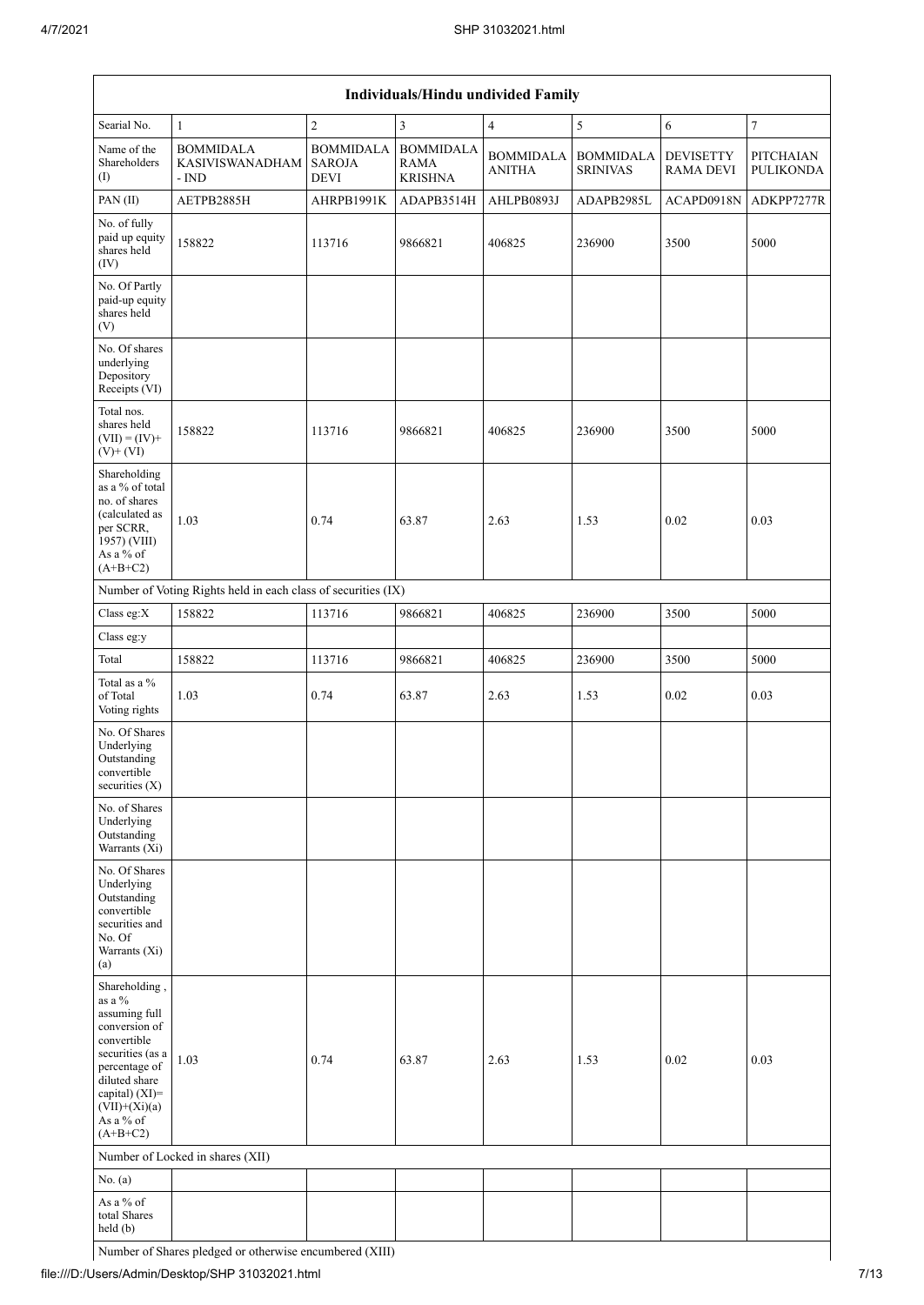| No. (a)                                                                 |                              |          |          |          |          |                   |                   |  |  |
|-------------------------------------------------------------------------|------------------------------|----------|----------|----------|----------|-------------------|-------------------|--|--|
| As a % of<br>total Shares<br>$\text{held}(\text{b})$                    |                              |          |          |          |          |                   |                   |  |  |
| Number of<br>equity shares<br>held in<br>dematerialized<br>form $(XIV)$ | 158822                       | 113716   | 9866821  | 406825   | 236900   | 3500              | 5000              |  |  |
|                                                                         | Reason for not providing PAN |          |          |          |          |                   |                   |  |  |
| Reason for not<br>providing<br>PAN                                      |                              |          |          |          |          |                   |                   |  |  |
| Shareholder<br>type                                                     | Promoter                     | Promoter | Promoter | Promoter | Promoter | Promoter<br>Group | Promoter<br>Group |  |  |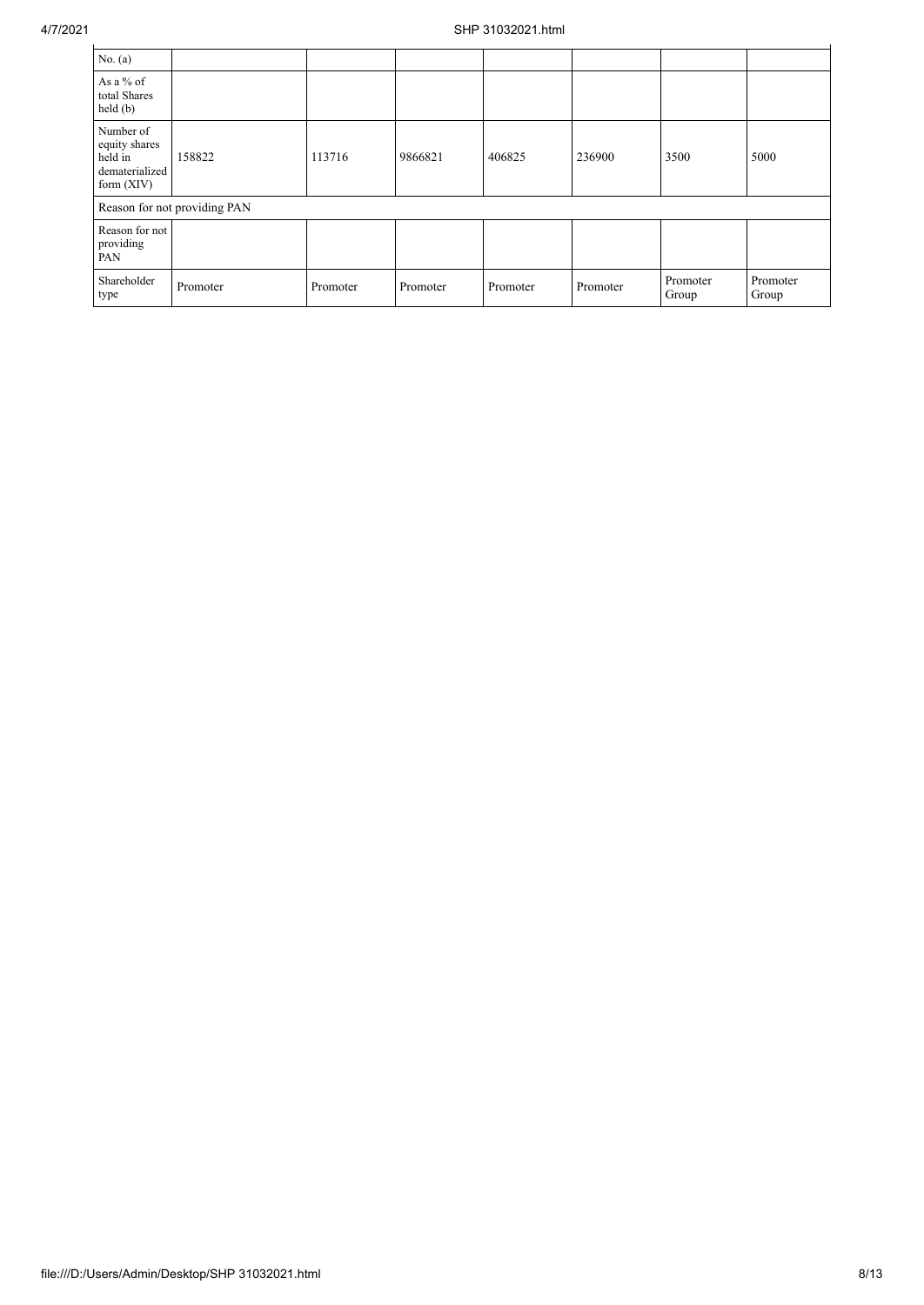| Individuals/Hindu undivided Family                                                                                                                                                       |                                                               |                               |                    |                       |  |  |  |  |  |  |
|------------------------------------------------------------------------------------------------------------------------------------------------------------------------------------------|---------------------------------------------------------------|-------------------------------|--------------------|-----------------------|--|--|--|--|--|--|
| Searial No.                                                                                                                                                                              | 8                                                             | 9                             | 10                 |                       |  |  |  |  |  |  |
| Name of the<br>Shareholders (I)                                                                                                                                                          | POLISETTY GNANADEV                                            | POLISETTY EKNADHA GUPTA - HUF | <b>B RAJESWARI</b> | Click here to go back |  |  |  |  |  |  |
| PAN (II)                                                                                                                                                                                 | AENPP0508F                                                    | AAGHP3061E                    | BAAPB0667H         | Total                 |  |  |  |  |  |  |
| No. of fully paid<br>up equity shares<br>held (IV)                                                                                                                                       | 14200                                                         | 5000                          | 5000               | 10815784              |  |  |  |  |  |  |
| No. Of Partly paid-<br>up equity shares<br>held (V)                                                                                                                                      |                                                               |                               |                    |                       |  |  |  |  |  |  |
| No. Of shares<br>underlying<br>Depository<br>Receipts (VI)                                                                                                                               |                                                               |                               |                    |                       |  |  |  |  |  |  |
| Total nos. shares<br>held $(VII) = (IV) +$<br>$(V)+(VI)$                                                                                                                                 | 14200                                                         | 5000                          | 5000               | 10815784              |  |  |  |  |  |  |
| Shareholding as a<br>% of total no. of<br>shares (calculated<br>as per SCRR,<br>1957) (VIII) As a<br>% of $(A+B+C2)$                                                                     | 0.09                                                          | 0.03                          | 0.03               | 70.01                 |  |  |  |  |  |  |
|                                                                                                                                                                                          | Number of Voting Rights held in each class of securities (IX) |                               |                    |                       |  |  |  |  |  |  |
| Class eg:X                                                                                                                                                                               | 14200                                                         | 5000                          | 5000               | 10815784              |  |  |  |  |  |  |
| Class eg:y                                                                                                                                                                               |                                                               |                               |                    |                       |  |  |  |  |  |  |
| Total                                                                                                                                                                                    | 14200                                                         | 5000                          | 5000               | 10815784              |  |  |  |  |  |  |
| Total as a % of<br><b>Total Voting rights</b>                                                                                                                                            | 0.09                                                          | 0.03                          | 0.03               | 70.01                 |  |  |  |  |  |  |
| No. Of Shares<br>Underlying<br>Outstanding<br>convertible<br>securities $(X)$                                                                                                            |                                                               |                               |                    |                       |  |  |  |  |  |  |
| No. of Shares<br>Underlying<br>Outstanding<br>Warrants (Xi)                                                                                                                              |                                                               |                               |                    |                       |  |  |  |  |  |  |
| No. Of Shares<br>Underlying<br>Outstanding<br>convertible<br>securities and No.<br>Of Warrants (Xi)<br>(a)                                                                               |                                                               |                               |                    |                       |  |  |  |  |  |  |
| Shareholding, as a<br>% assuming full<br>conversion of<br>convertible<br>securities (as a<br>percentage of<br>diluted share<br>capital) (XI)=<br>$(VII)+(Xi)(a)$ As a<br>% of $(A+B+C2)$ | 0.09                                                          | 0.03                          | 0.03               | 70.01                 |  |  |  |  |  |  |
| Number of Locked in shares (XII)                                                                                                                                                         |                                                               |                               |                    |                       |  |  |  |  |  |  |
| No. (a)                                                                                                                                                                                  |                                                               |                               |                    |                       |  |  |  |  |  |  |
| As a % of total<br>Shares held (b)                                                                                                                                                       |                                                               |                               |                    |                       |  |  |  |  |  |  |
|                                                                                                                                                                                          | Number of Shares pledged or otherwise encumbered (XIII)       |                               |                    |                       |  |  |  |  |  |  |
| No. (a)                                                                                                                                                                                  |                                                               |                               |                    |                       |  |  |  |  |  |  |
| As a % of total<br>Shares held (b)                                                                                                                                                       |                                                               |                               |                    |                       |  |  |  |  |  |  |
| Number of equity<br>shares held in<br>dematerialized<br>form (XIV)                                                                                                                       | 14200                                                         | 5000                          | 5000               | 10815784              |  |  |  |  |  |  |

Reason for not providing PAN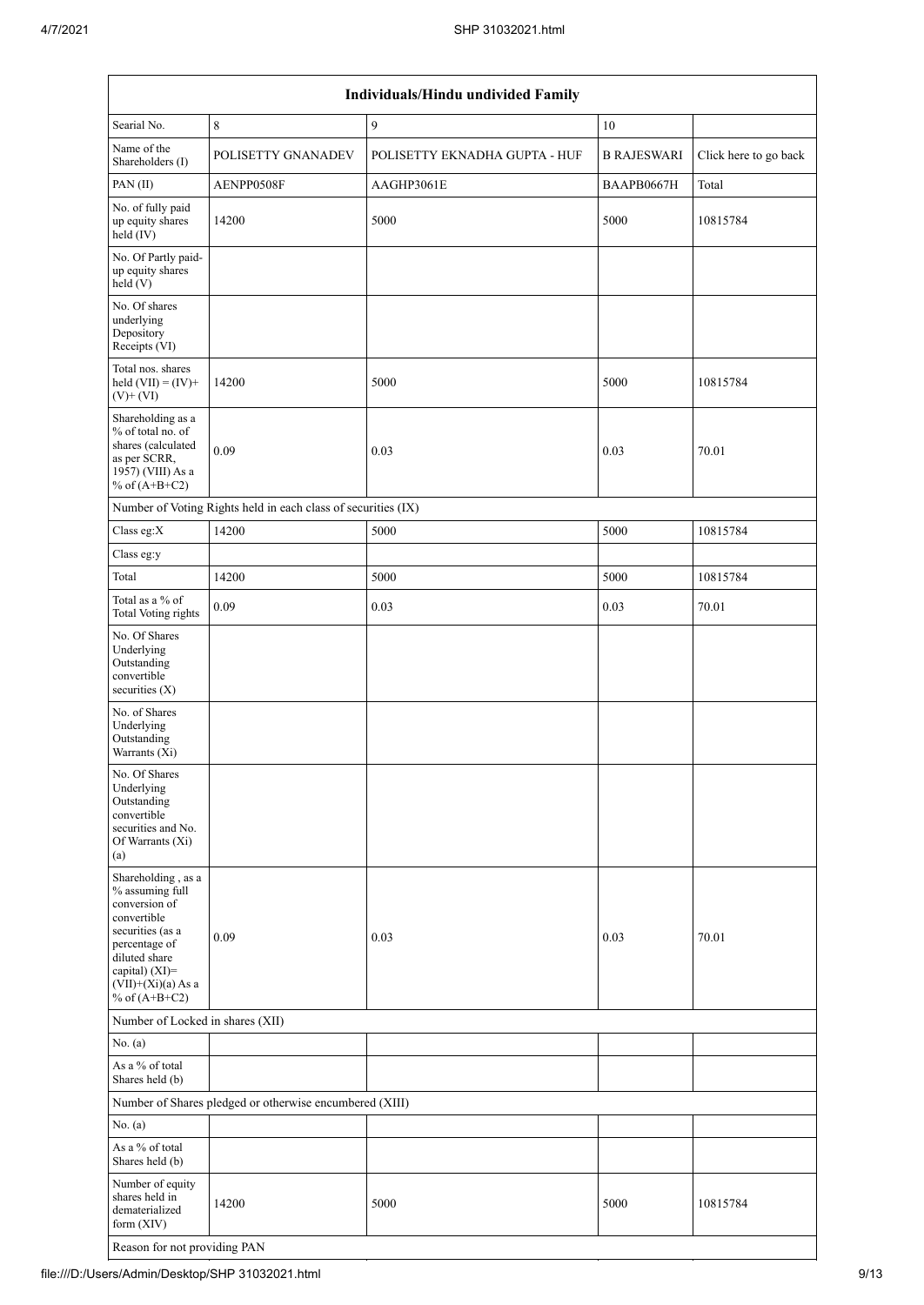| Reason for not<br>providing PAN |                |                |                |  |
|---------------------------------|----------------|----------------|----------------|--|
| Shareholder type                | Promoter Group | Promoter Group | Promoter Group |  |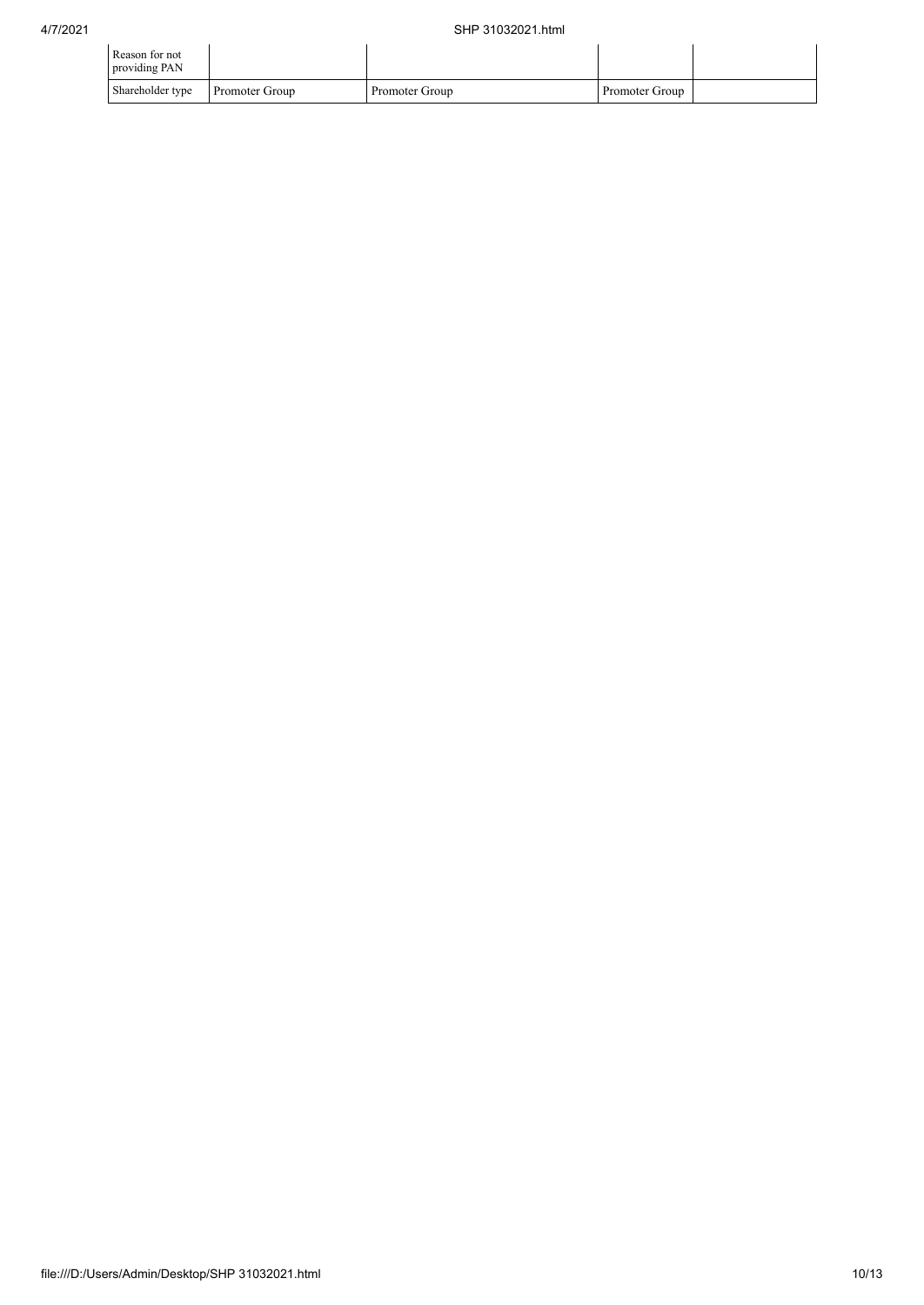|                                                                                                                                                                                      | Any Other (specify)                                           |                         |                           |                       |  |  |  |  |  |  |  |
|--------------------------------------------------------------------------------------------------------------------------------------------------------------------------------------|---------------------------------------------------------------|-------------------------|---------------------------|-----------------------|--|--|--|--|--|--|--|
| Searial No.                                                                                                                                                                          | $\mathbf{1}$                                                  | $\overline{2}$          | 3                         |                       |  |  |  |  |  |  |  |
| Category                                                                                                                                                                             | <b>Bodies Corporate</b>                                       | <b>Clearing Members</b> | Non-Resident Indian (NRI) |                       |  |  |  |  |  |  |  |
| Category / More<br>than 1 percentage                                                                                                                                                 | Category                                                      | Category                | Category                  |                       |  |  |  |  |  |  |  |
| Name of the<br>Shareholders (I)                                                                                                                                                      |                                                               |                         |                           | Click here to go back |  |  |  |  |  |  |  |
| PAN(II)                                                                                                                                                                              |                                                               |                         |                           | Total                 |  |  |  |  |  |  |  |
| No. of the<br>Shareholders (I)                                                                                                                                                       | 100                                                           | 5                       | 73                        | 178                   |  |  |  |  |  |  |  |
| No. of fully paid<br>up equity shares<br>held (IV)                                                                                                                                   | 608625                                                        | 1849                    | 158812                    | 769286                |  |  |  |  |  |  |  |
| No. Of Partly paid-<br>up equity shares<br>held $(V)$                                                                                                                                |                                                               |                         |                           |                       |  |  |  |  |  |  |  |
| No. Of shares<br>underlying<br>Depository<br>Receipts (VI)                                                                                                                           |                                                               |                         |                           |                       |  |  |  |  |  |  |  |
| Total nos. shares<br>held $(VII) = (IV) +$<br>$(V)+(VI)$                                                                                                                             | 608625                                                        | 1849                    | 158812                    | 769286                |  |  |  |  |  |  |  |
| Shareholding as a<br>% of total no. of<br>shares (calculated<br>as per SCRR,<br>1957) (VIII) As a<br>% of $(A+B+C2)$                                                                 | 3.94                                                          | 0.01                    | 1.03                      | 4.98                  |  |  |  |  |  |  |  |
|                                                                                                                                                                                      | Number of Voting Rights held in each class of securities (IX) |                         |                           |                       |  |  |  |  |  |  |  |
| Class eg: X                                                                                                                                                                          | 608625                                                        | 1849                    | 158812                    | 769286                |  |  |  |  |  |  |  |
| Class eg:y                                                                                                                                                                           |                                                               |                         |                           |                       |  |  |  |  |  |  |  |
| Total                                                                                                                                                                                | 608625                                                        | 1849                    | 158812                    | 769286                |  |  |  |  |  |  |  |
| Total as a % of<br>Total Voting rights                                                                                                                                               | 3.94                                                          | $0.01\,$                | 1.03                      | 4.98                  |  |  |  |  |  |  |  |
| No. Of Shares<br>Underlying<br>Outstanding<br>convertible<br>securities (X)                                                                                                          |                                                               |                         |                           |                       |  |  |  |  |  |  |  |
| No. of Shares<br>Underlying<br>Outstanding<br>Warrants (Xi)                                                                                                                          |                                                               |                         |                           |                       |  |  |  |  |  |  |  |
| No. Of Shares<br>Underlying<br>Outstanding<br>convertible<br>securities and No.<br>Of Warrants (Xi)<br>(a)                                                                           |                                                               |                         |                           |                       |  |  |  |  |  |  |  |
| Shareholding, as a<br>% assuming full<br>conversion of<br>convertible<br>securities (as a<br>percentage of<br>diluted share<br>capital) (XI)=<br>$(VII)+(X)$ As a %<br>of $(A+B+C2)$ | 3.94                                                          | 0.01                    | 1.03                      | 4.98                  |  |  |  |  |  |  |  |
| Number of Locked in shares (XII)                                                                                                                                                     |                                                               |                         |                           |                       |  |  |  |  |  |  |  |
| No. (a)                                                                                                                                                                              |                                                               |                         |                           |                       |  |  |  |  |  |  |  |
| As a % of total<br>Shares held (b)                                                                                                                                                   |                                                               |                         |                           |                       |  |  |  |  |  |  |  |
| Number of equity<br>shares held in<br>dematerialized<br>form (XIV)                                                                                                                   | 68225                                                         | 1849                    | 38612                     | 108686                |  |  |  |  |  |  |  |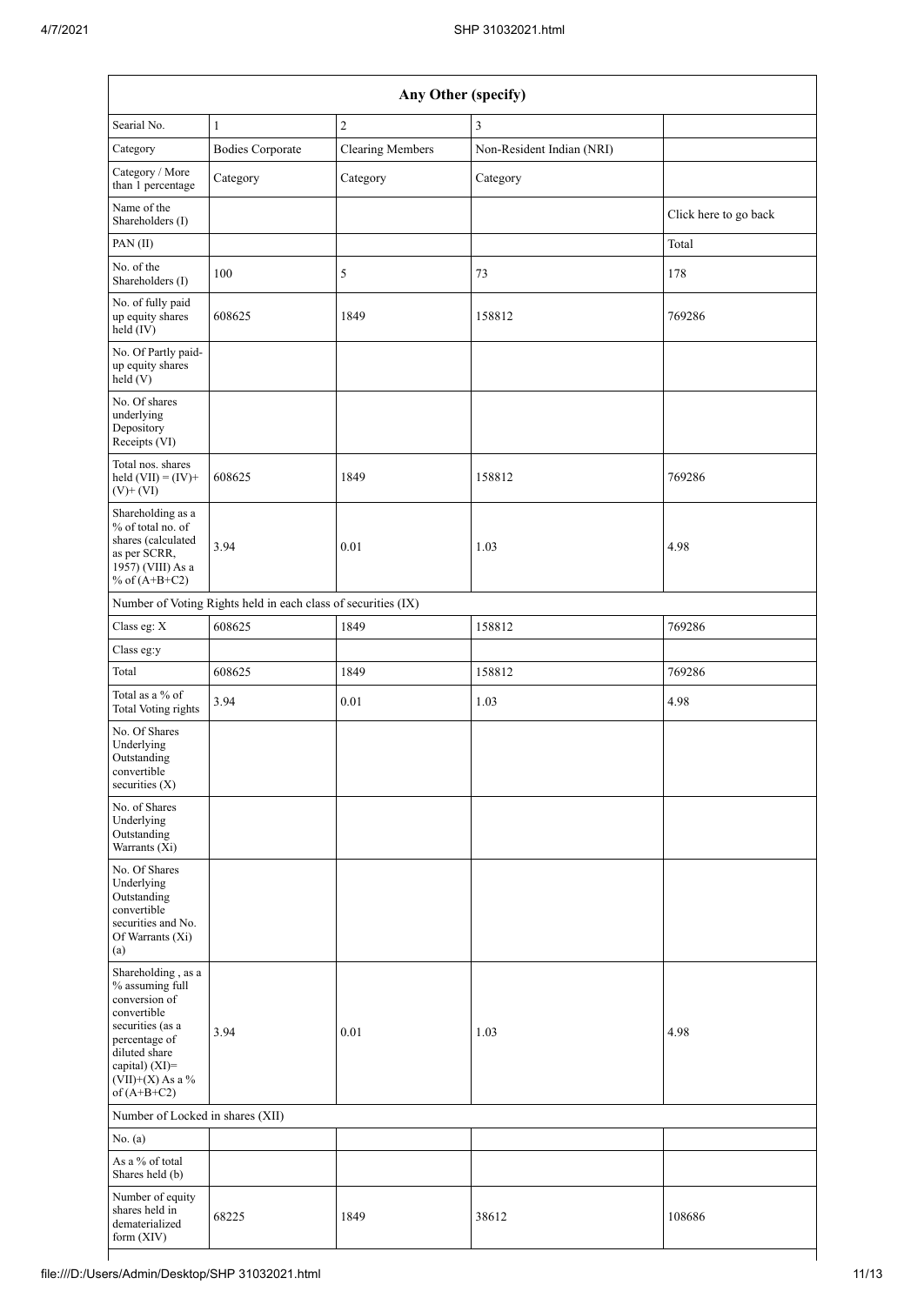| Reason for not providing PAN    |  |  |  |  |  |  |  |
|---------------------------------|--|--|--|--|--|--|--|
| Reason for not<br>providing PAN |  |  |  |  |  |  |  |